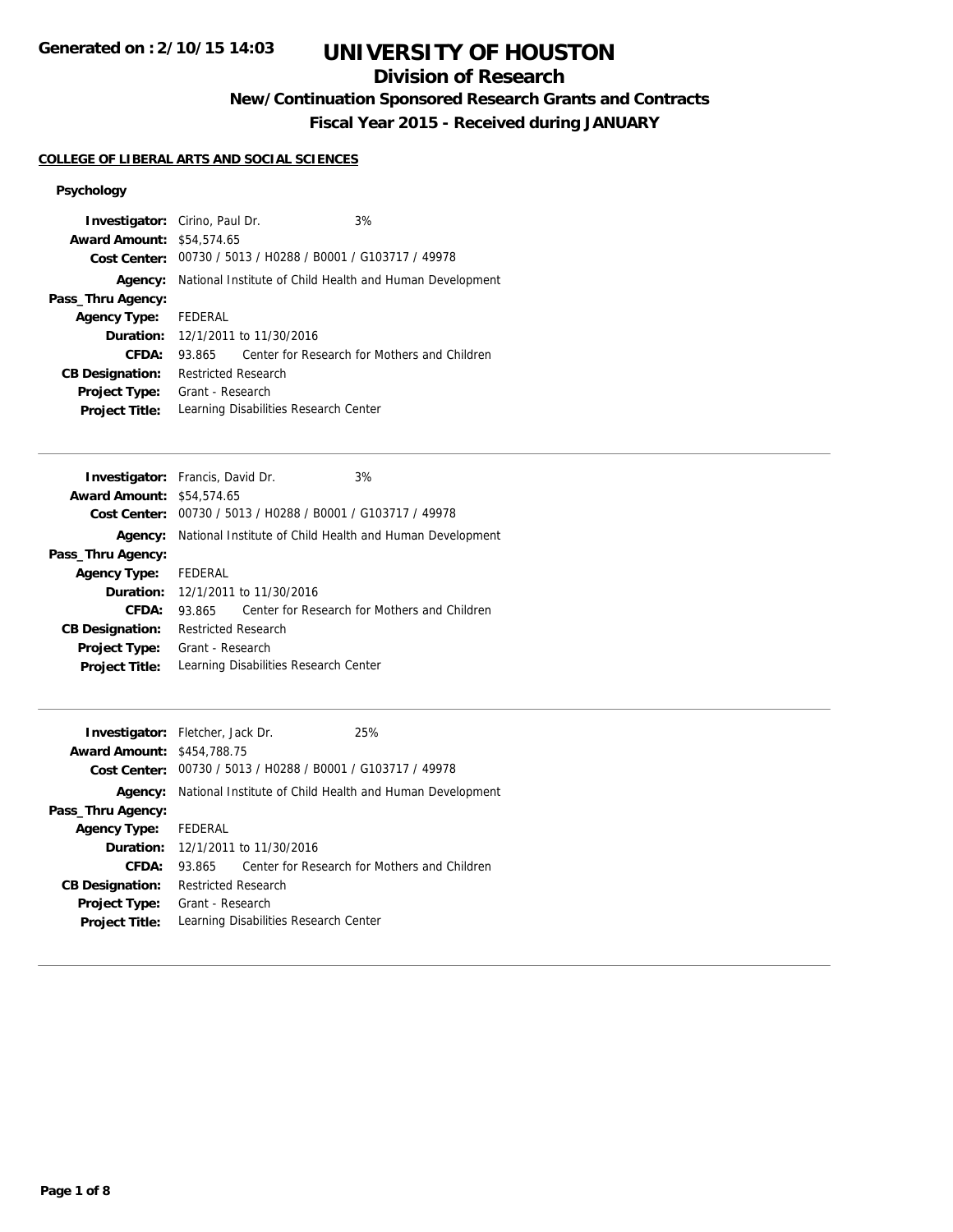## **Division of Research**

**New/Continuation Sponsored Research Grants and Contracts**

**Fiscal Year 2015 - Received during JANUARY**

#### **COLLEGE OF NATURAL SCIENCES AND MATHEMATICS**

### **Chemistry**

**Investigator:** Daugulis, Olafs Dr. 100% **Award Amount:** \$40,000.00 **Cost Center:** 00730 / 5021 / H0107 / B0100 / C109148 / 56317 **Agency:** American Chemical Society **Pass\_Thru Agency: Agency Type:** NON PROFIT **Duration:** 9/1/2014 to 8/31/2015 **CFDA: CB Designation:** Non Restricted Research **Project Type:** Grant - Research **Project Title:** Arthur C. Cope Scholar Award 2014

### **Computer Science**

|                                 | <b>Investigator:</b> Pandurangan, Gopal Mr.                         | 100% |
|---------------------------------|---------------------------------------------------------------------|------|
| <b>Award Amount: \$2,312.00</b> |                                                                     |      |
|                                 | Cost Center: 00730 / 5021 / H0108 / B0001 / C109143 / 56427         |      |
|                                 | <b>Agency:</b> United States - Israel Binational Science Foundation |      |
| Pass_Thru Agency:               |                                                                     |      |
| Agency Type: FOUNDATION         |                                                                     |      |
|                                 | <b>Duration:</b> $9/1/2014$ to $12/31/2014$                         |      |
| CFDA:                           |                                                                     |      |
| <b>CB Designation:</b>          | Restricted Research                                                 |      |
| <b>Project Type:</b>            | Grant - Research                                                    |      |
| <b>Project Title:</b>           | Distributed Approximation Algorithms                                |      |
|                                 |                                                                     |      |

#### **Earth & Atmospheric Sciences**

| <b>Award Amount: \$90,000.00</b>       | <b>Investigator:</b> Stewart, Robert Dr.<br>Cost Center: 00730 / 5022 / H0109 / B0001 / C105301 / 52526 | 100%                                                                                                                 |
|----------------------------------------|---------------------------------------------------------------------------------------------------------|----------------------------------------------------------------------------------------------------------------------|
|                                        | <b>Agency:</b> Various Private Profit Agencies                                                          |                                                                                                                      |
| Pass_Thru Agency:                      |                                                                                                         |                                                                                                                      |
| <b>Agency Type:</b>                    | PROFIT                                                                                                  |                                                                                                                      |
|                                        | <b>Duration:</b> $9/1/2012$ to $8/31/2015$                                                              |                                                                                                                      |
| CFDA:                                  |                                                                                                         |                                                                                                                      |
| <b>CB Designation:</b>                 | <b>Restricted Research</b>                                                                              |                                                                                                                      |
| Project Type:<br><b>Project Title:</b> | Contract - Research<br>From Lab to Oilfield                                                             | Allied Geophysical Laboratories (AGL) Consortium: Full-wave Seismic Exploration for Reservoir Lithologies and Fluids |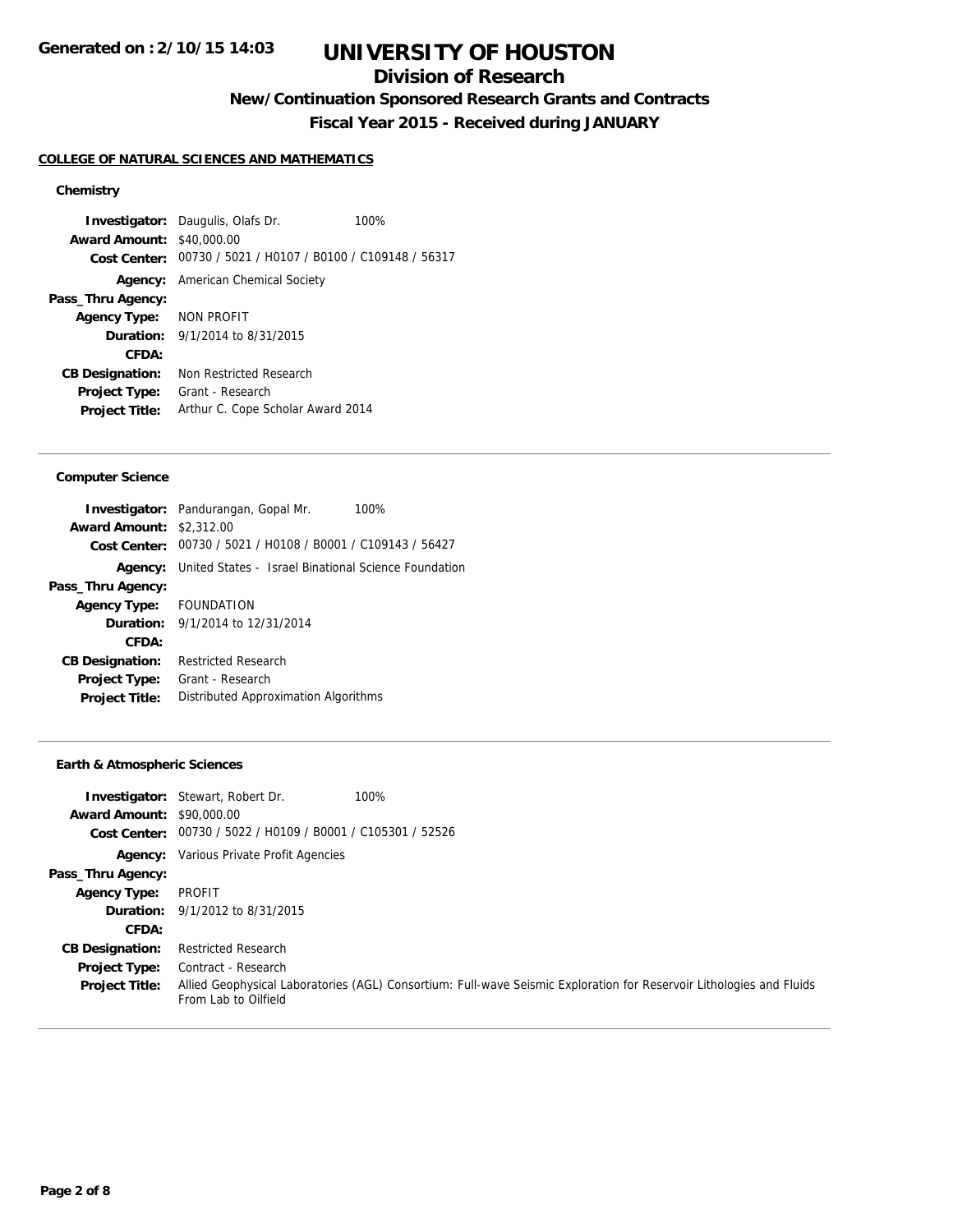# **Division of Research**

**New/Continuation Sponsored Research Grants and Contracts**

**Fiscal Year 2015 - Received during JANUARY**

#### **COLLEGE OF NATURAL SCIENCES AND MATHEMATICS**

#### **Earth & Atmospheric Sciences**

**Investigator:** Mann, Paul Dr. 100% **Award Amount:** \$60,000.00 **Cost Center:** 00730 / 5022 / H0109 / B0001 / C106782 / 52937 **Agency:** Various Private Profit Agencies **Pass\_Thru Agency: Agency Type:** PROFIT **Duration:** 9/1/2012 to 8/31/2018 **CFDA: CB Designation:** Restricted Research **Project Type:** Contract - Research **Project Title:** Caribbean Basins, Tectonics, and Hydrocarbons - Phase III

### **Physics**

|                                   | <b>Investigator:</b> Weglein, Arthur Dr.                    | 100% |
|-----------------------------------|-------------------------------------------------------------|------|
| <b>Award Amount: \$149,100.00</b> |                                                             |      |
|                                   | Cost Center: 00730 / 5022 / H0112 / B0001 / C106694 / 52863 |      |
|                                   | <b>Agency:</b> Various Private Profit Agencies              |      |
| Pass_Thru Agency:                 |                                                             |      |
| <b>Agency Type:</b>               | PROFIT                                                      |      |
|                                   | <b>Duration:</b> $1/1/2013$ to $12/31/2020$                 |      |
| CFDA:                             |                                                             |      |
| <b>CB Designation:</b>            | <b>Restricted Research</b>                                  |      |
| Project Type:                     | Contract - Research                                         |      |
| <b>Project Title:</b>             | Mission-Oriented Seismic Research Program                   |      |

| <b>Investigator:</b> Lytvynchuk, Oleksandr Dr. | 30%                                                                                                        |
|------------------------------------------------|------------------------------------------------------------------------------------------------------------|
| <b>Award Amount: \$4,800.00</b>                |                                                                                                            |
|                                                |                                                                                                            |
| <b>Agency:</b> Honeywell, Inc.                 |                                                                                                            |
|                                                |                                                                                                            |
| <b>PROFIT</b>                                  |                                                                                                            |
| <b>Duration:</b> 9/24/2014 to 11/11/2014       |                                                                                                            |
|                                                |                                                                                                            |
| <b>Restricted Research</b>                     |                                                                                                            |
| Contract - Research                            |                                                                                                            |
|                                                |                                                                                                            |
|                                                | Cost Center: 00730 / 5022 / H0452 / B0001 / C108512 / 56558<br>Thermal Stability of Organosulfur Compounds |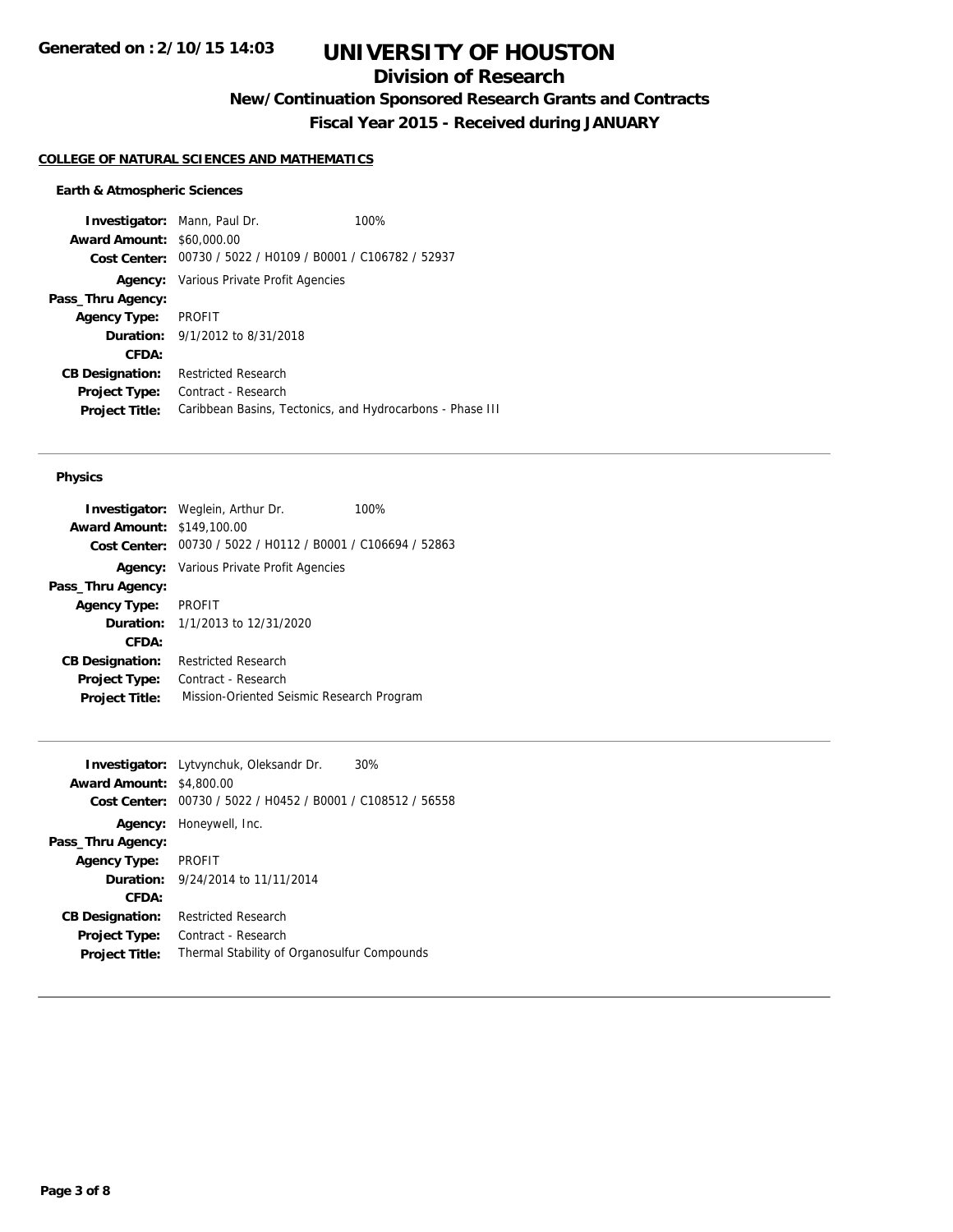## **Division of Research**

**New/Continuation Sponsored Research Grants and Contracts**

**Fiscal Year 2015 - Received during JANUARY**

## **COLLEGE OF NATURAL SCIENCES AND MATHEMATICS**

### **Physics**

| <b>Award Amount: \$83,789.00</b><br>Cost Center: 00730 / 5013 / H0452 / B0001 / G106779 / 53093<br><b>Agency:</b> Ohio State University<br><b>Pass_Thru Agency: U.S. Air Force</b><br>Agency Type: FEDERAL<br><b>Duration:</b> 1/1/2013 to 9/14/2015<br>CFDA:<br>12.800 Air Force Defense Research Sciences Program<br><b>Restricted Research</b><br><b>CB Designation:</b><br>Grant - Research<br><b>Project Type:</b><br>MURI: Cryogenic Peltier Cooling<br><b>Project Title:</b> | <b>Investigator:</b> Ren, Zhifeng Dr. |  |  | 50% |  |
|-------------------------------------------------------------------------------------------------------------------------------------------------------------------------------------------------------------------------------------------------------------------------------------------------------------------------------------------------------------------------------------------------------------------------------------------------------------------------------------|---------------------------------------|--|--|-----|--|
|                                                                                                                                                                                                                                                                                                                                                                                                                                                                                     |                                       |  |  |     |  |
|                                                                                                                                                                                                                                                                                                                                                                                                                                                                                     |                                       |  |  |     |  |
|                                                                                                                                                                                                                                                                                                                                                                                                                                                                                     |                                       |  |  |     |  |
|                                                                                                                                                                                                                                                                                                                                                                                                                                                                                     |                                       |  |  |     |  |
|                                                                                                                                                                                                                                                                                                                                                                                                                                                                                     |                                       |  |  |     |  |
|                                                                                                                                                                                                                                                                                                                                                                                                                                                                                     |                                       |  |  |     |  |
|                                                                                                                                                                                                                                                                                                                                                                                                                                                                                     |                                       |  |  |     |  |
|                                                                                                                                                                                                                                                                                                                                                                                                                                                                                     |                                       |  |  |     |  |
|                                                                                                                                                                                                                                                                                                                                                                                                                                                                                     |                                       |  |  |     |  |
|                                                                                                                                                                                                                                                                                                                                                                                                                                                                                     |                                       |  |  |     |  |

#### **CULLEN COLLEGE OF ENGINEERING**

#### **Chemical Engineering**

|                                  | 100%<br><b>Investigator:</b> Harold, Michael Dr.                                                                       |
|----------------------------------|------------------------------------------------------------------------------------------------------------------------|
| <b>Award Amount: \$86,000.00</b> |                                                                                                                        |
|                                  | Cost Center: 00730 / 5043 / H0067 / B0001 / G108725 / 56674                                                            |
|                                  | Agency: CSI Technologies, LLC                                                                                          |
|                                  | <b>Pass_Thru Agency:</b> U.S. Department of the Interior                                                               |
| Agency Type: FEDERAL             |                                                                                                                        |
|                                  | <b>Duration:</b> 9/29/2014 to 9/28/2015                                                                                |
|                                  | Safety & Environmental Enforcement Research & Data Collection for Offshore Energy & Mineral Activities<br>CFDA: 15.441 |
| <b>CB Designation:</b>           | <b>Restricted Research</b>                                                                                             |
| Project Type:                    | Contract - Research                                                                                                    |
| <b>Project Title:</b>            | Well Stimulation Effects on Annular Seal of Production Casing in OCS Oil and Gas Operations                            |

|                                   | 100%<br><b>Investigator:</b> Grabow, Lars Dr.                                                                             |
|-----------------------------------|---------------------------------------------------------------------------------------------------------------------------|
| <b>Award Amount: \$500,000.00</b> |                                                                                                                           |
| Cost Center:                      | 00730 / 5013 / H0067 / B0001 / G108806 / 56638                                                                            |
| Agency:                           | National Science Foundation                                                                                               |
| Pass_Thru Agency:                 |                                                                                                                           |
| <b>Agency Type:</b>               | FEDERAL                                                                                                                   |
|                                   | <b>Duration:</b> $5/1/2015$ to $4/30/2020$                                                                                |
| <b>CFDA:</b> 47.041               | <b>Engineering Grants</b>                                                                                                 |
| <b>CB Designation:</b>            | <b>Restricted Research</b>                                                                                                |
| <b>Project Type:</b>              | Grant - Research                                                                                                          |
| <b>Project Title:</b>             | CAREER: Theory-quided design of a novel chemical looping process for methane coupling using hydrogen storage<br>materials |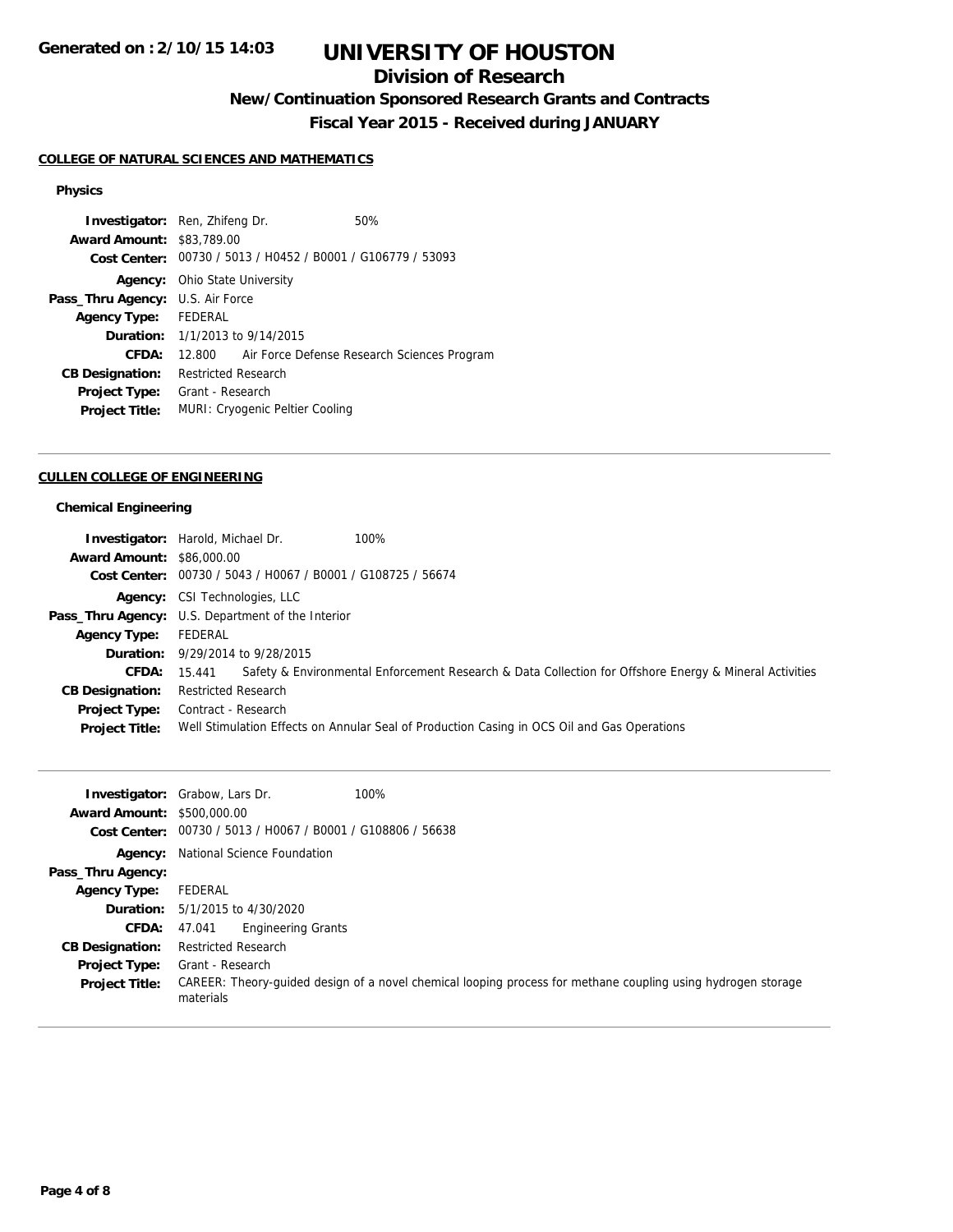## **Division of Research**

**New/Continuation Sponsored Research Grants and Contracts**

**Fiscal Year 2015 - Received during JANUARY**

#### **CULLEN COLLEGE OF ENGINEERING**

#### **Electrical & Computer Engineering**

**Investigator:** Chen, Ji Dr. 80% **Award Amount:** \$12,000.00 **Cost Center:** 00730 / 5022 / H0070 / B0001 / C106693 / 52848 **Agency:** Various Private Profit Agencies **Pass\_Thru Agency: Agency Type:** PROFIT **Duration:** 2/1/2013 to 1/31/2020 **CFDA: CB Designation:** Restricted Research **Project Type:** Contract - Research **Project Title:** Membership - Center for Electromagnetic compatibility Research

|                                 | <b>Investigator:</b> Kayali, Mohammad Dr.      | <b>20%</b>                                                     |
|---------------------------------|------------------------------------------------|----------------------------------------------------------------|
| <b>Award Amount: \$3,000.00</b> |                                                |                                                                |
| Cost Center:                    | 00730 / 5022 / H0070 / B0001 / C106693 / 52848 |                                                                |
|                                 | <b>Agency:</b> Various Private Profit Agencies |                                                                |
| Pass_Thru Agency:               |                                                |                                                                |
| <b>Agency Type:</b>             | PROFIT                                         |                                                                |
|                                 | <b>Duration:</b> 2/1/2013 to 1/31/2020         |                                                                |
| CFDA:                           |                                                |                                                                |
| <b>CB Designation:</b>          | <b>Restricted Research</b>                     |                                                                |
| <b>Project Type:</b>            | Contract - Research                            |                                                                |
| <b>Project Title:</b>           |                                                | Membership - Center for Electromagnetic compatibility Research |
|                                 |                                                |                                                                |

#### **Mechanical Engineering**

|                                  | <b>Investigator:</b> Selvamanickam, Venkat Dr.<br>60% |
|----------------------------------|-------------------------------------------------------|
| <b>Award Amount: \$45,000.00</b> |                                                       |
| Cost Center:                     | 00730 / 5043 / H0073 / B0001 / G107631 / 54845        |
| Agency:                          | University of Chicago - Argonne National Laboratory   |
|                                  | <b>Pass_Thru Agency:</b> U.S. Department of Energy    |
| Agency Type: FEDERAL             |                                                       |
|                                  | <b>Duration:</b> 12/2/2013 to 9/30/2015               |
| <b>CFDA:</b>                     | Superconductor Research<br>81.A18                     |
| <b>CB Designation:</b>           | <b>Restricted Research</b>                            |
| <b>Project Type:</b>             | Contract - Research                                   |
| <b>Project Title:</b>            | 2G HTS Tape Development for HTS Undulators            |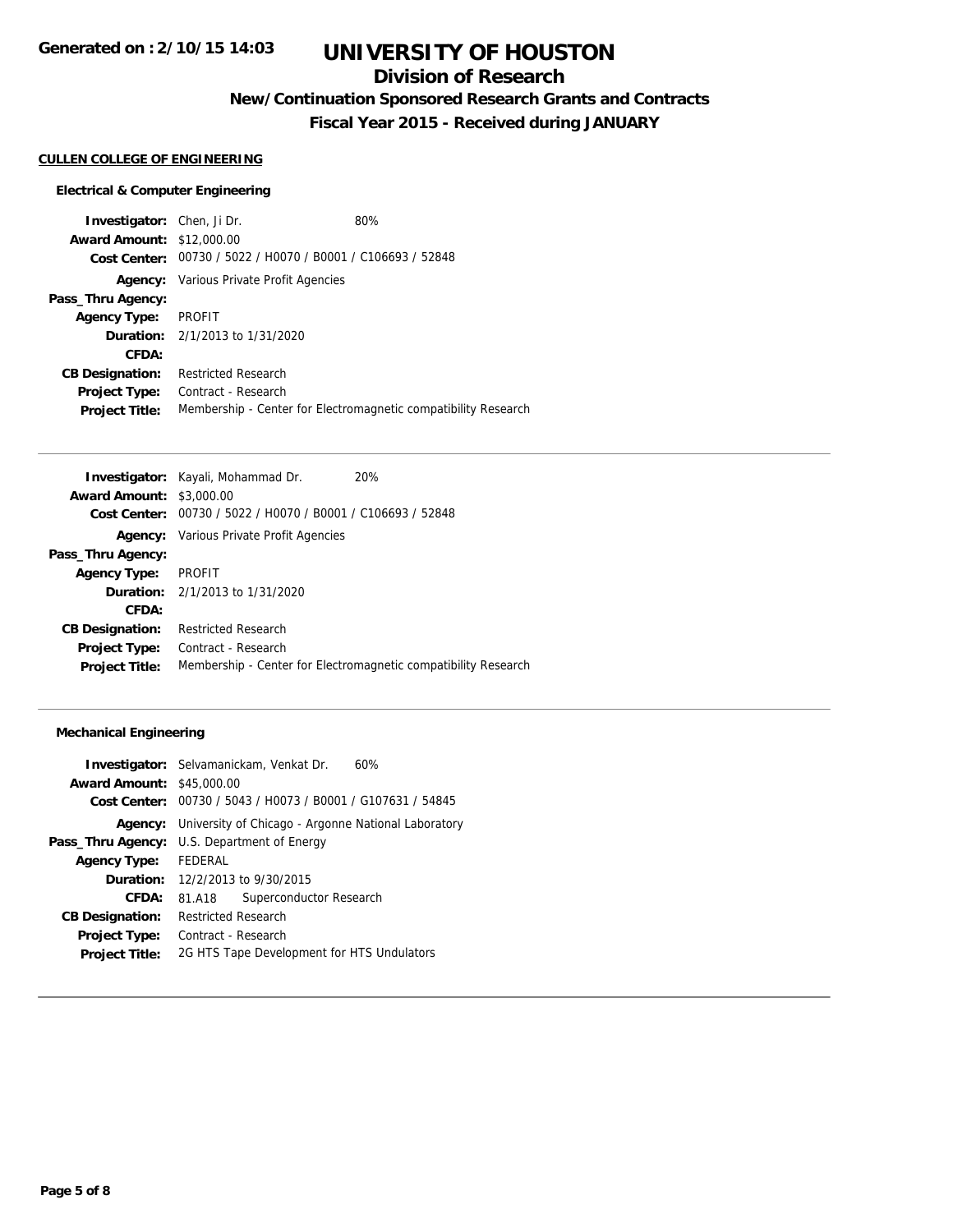# **Division of Research**

**New/Continuation Sponsored Research Grants and Contracts**

**Fiscal Year 2015 - Received during JANUARY**

### **DIVISION OF RESEARCH**

### **Center for Advanced Computing and Data Systems**

|                                  | <b>Investigator:</b> Garbey, Marc Dr.                       | 100%                                                                                  |
|----------------------------------|-------------------------------------------------------------|---------------------------------------------------------------------------------------|
| <b>Award Amount: \$50,000.00</b> |                                                             |                                                                                       |
|                                  | Cost Center: 00730 / 5022 / H0246 / B0001 / C108742 / 55761 |                                                                                       |
|                                  | <b>Agency:</b> Mixed Multi-Donors                           |                                                                                       |
| Pass_Thru Agency:                |                                                             |                                                                                       |
| <b>Agency Type:</b>              | PROFIT                                                      |                                                                                       |
|                                  | <b>Duration:</b> 8/1/2014 to 1/31/2018                      |                                                                                       |
| CFDA:                            |                                                             |                                                                                       |
| <b>CB Designation:</b>           | <b>Restricted Research</b>                                  |                                                                                       |
| <b>Project Type:</b>             | Special Research Agreement - Research                       |                                                                                       |
| <b>Project Title:</b>            |                                                             | Consortium Cost Center Cyber-Physical System for the Hospital Operating Room (CyBHOR) |

## **TcSUH**

| 40%<br><b>Investigator:</b> Selvamanickam, Venkat Dr.          |  |  |
|----------------------------------------------------------------|--|--|
| <b>Award Amount:</b><br>\$30,000.00                            |  |  |
| Cost Center: 00730 / 5043 / H0073 / B0001 / G107631 / 54845    |  |  |
| University of Chicago - Argonne National Laboratory<br>Agency: |  |  |
| U.S. Department of Energy                                      |  |  |
| FEDERAL                                                        |  |  |
| <b>Duration:</b> 12/2/2013 to 9/30/2015                        |  |  |
| Superconductor Research<br>81.A18                              |  |  |
| <b>Restricted Research</b>                                     |  |  |
| Contract - Research                                            |  |  |
| 2G HTS Tape Development for HTS Undulators                     |  |  |
|                                                                |  |  |

|                                         | <b>Investigator:</b> Ren, Zhifeng Dr.                       | 50% |  |
|-----------------------------------------|-------------------------------------------------------------|-----|--|
| <b>Award Amount: \$83,789.00</b>        |                                                             |     |  |
|                                         | Cost Center: 00730 / 5013 / H0452 / B0001 / G106779 / 53093 |     |  |
|                                         | <b>Agency:</b> Ohio State University                        |     |  |
| <b>Pass_Thru Agency: U.S. Air Force</b> |                                                             |     |  |
| Agency Type: FEDERAL                    |                                                             |     |  |
|                                         | <b>Duration:</b> $1/1/2013$ to $9/14/2015$                  |     |  |
| CFDA:                                   | 12.800 Air Force Defense Research Sciences Program          |     |  |
| <b>CB Designation:</b>                  | <b>Restricted Research</b>                                  |     |  |
| <b>Project Type:</b>                    | Grant - Research                                            |     |  |
| <b>Project Title:</b>                   | MURI: Cryogenic Peltier Cooling                             |     |  |
|                                         |                                                             |     |  |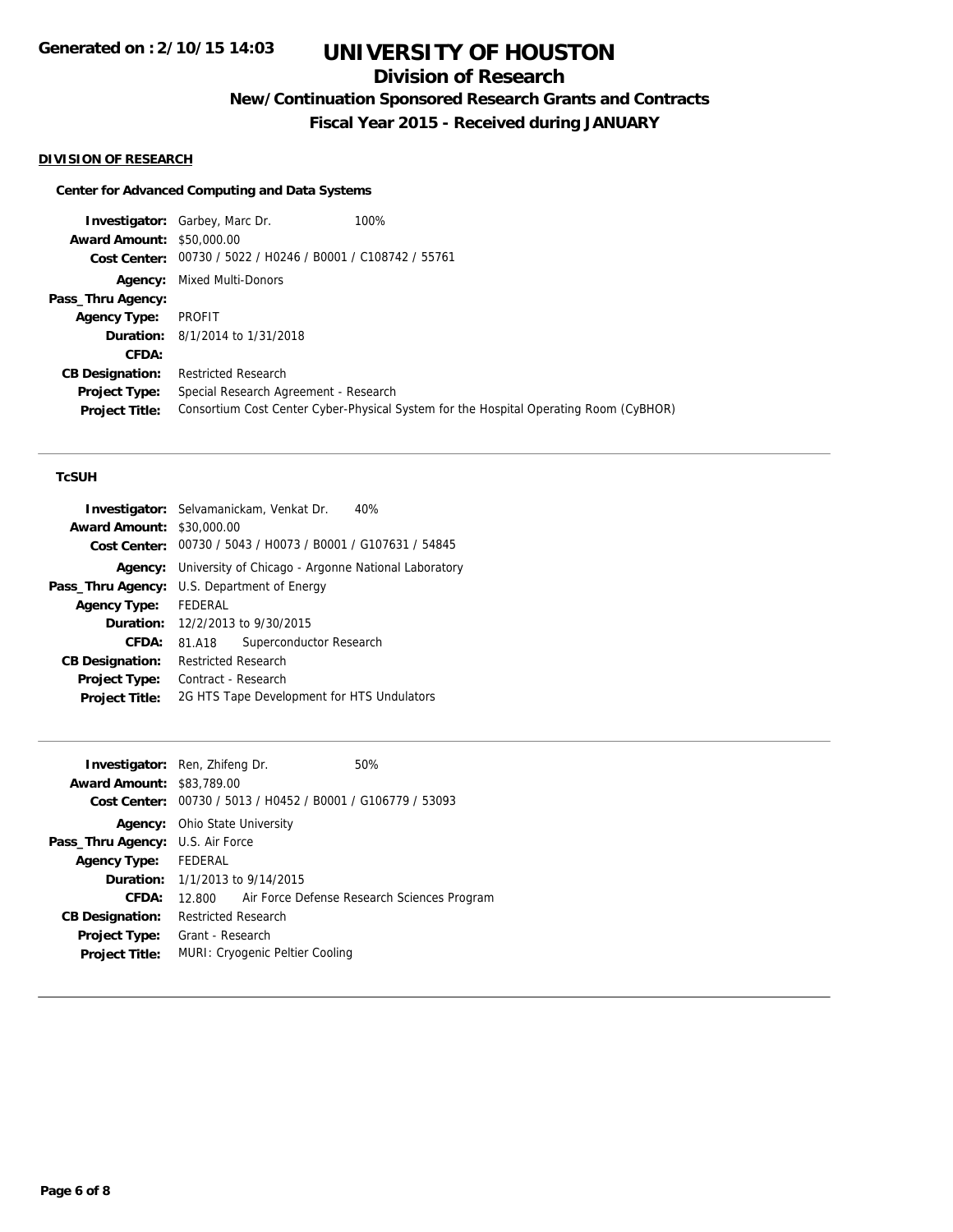## **Division of Research**

# **New/Continuation Sponsored Research Grants and Contracts**

**Fiscal Year 2015 - Received during JANUARY**

#### **DIVISION OF RESEARCH**

### **TcSUH**

**Investigator:** Lytvynchuk, Oleksandr Dr. 70% **Award Amount:** \$11,200.00 **Cost Center:** 00730 / 5022 / H0452 / B0001 / C108512 / 56558 **Agency:** Honeywell, Inc. **Pass\_Thru Agency: Agency Type:** PROFIT **Duration:** 9/24/2014 to 11/11/2014 **CFDA: CB Designation:** Restricted Research **Project Type:** Contract - Research **Project Title:** Thermal Stability of Organosulfur Compounds

### **TIMES**

| <b>Investigator:</b> Fletcher, Jack Dr. |                                                          |                                                             | 45%                                          |
|-----------------------------------------|----------------------------------------------------------|-------------------------------------------------------------|----------------------------------------------|
| <b>Award Amount: \$818,619.75</b>       |                                                          |                                                             |                                              |
|                                         |                                                          | Cost Center: 00730 / 5013 / H0288 / B0001 / G103717 / 49978 |                                              |
| Agency:                                 | National Institute of Child Health and Human Development |                                                             |                                              |
| Pass_Thru Agency:                       |                                                          |                                                             |                                              |
| <b>Agency Type:</b>                     | FEDERAL                                                  |                                                             |                                              |
|                                         |                                                          | <b>Duration:</b> 12/1/2011 to 11/30/2016                    |                                              |
| CFDA:                                   | 93.865                                                   |                                                             | Center for Research for Mothers and Children |
| <b>CB Designation:</b>                  | <b>Restricted Research</b>                               |                                                             |                                              |
| <b>Project Type:</b>                    | Grant - Research                                         |                                                             |                                              |
| <b>Project Title:</b>                   |                                                          | Learning Disabilities Research Center                       |                                              |

| <b>Investigator:</b> Francis, David Dr. |                                                          |                                                | 12%                                          |
|-----------------------------------------|----------------------------------------------------------|------------------------------------------------|----------------------------------------------|
| <b>Award Amount: \$218,298.60</b>       |                                                          |                                                |                                              |
| Cost Center:                            |                                                          | 00730 / 5013 / H0288 / B0001 / G103717 / 49978 |                                              |
| Agency:                                 | National Institute of Child Health and Human Development |                                                |                                              |
| Pass_Thru Agency:                       |                                                          |                                                |                                              |
| <b>Agency Type:</b>                     | FEDERAL                                                  |                                                |                                              |
|                                         |                                                          | <b>Duration:</b> 12/1/2011 to 11/30/2016       |                                              |
| CFDA:                                   | 93.865                                                   |                                                | Center for Research for Mothers and Children |
| <b>CB Designation:</b>                  | <b>Restricted Research</b>                               |                                                |                                              |
| <b>Project Type:</b>                    | Grant - Research                                         |                                                |                                              |
| <b>Project Title:</b>                   |                                                          | Learning Disabilities Research Center          |                                              |
|                                         |                                                          |                                                |                                              |